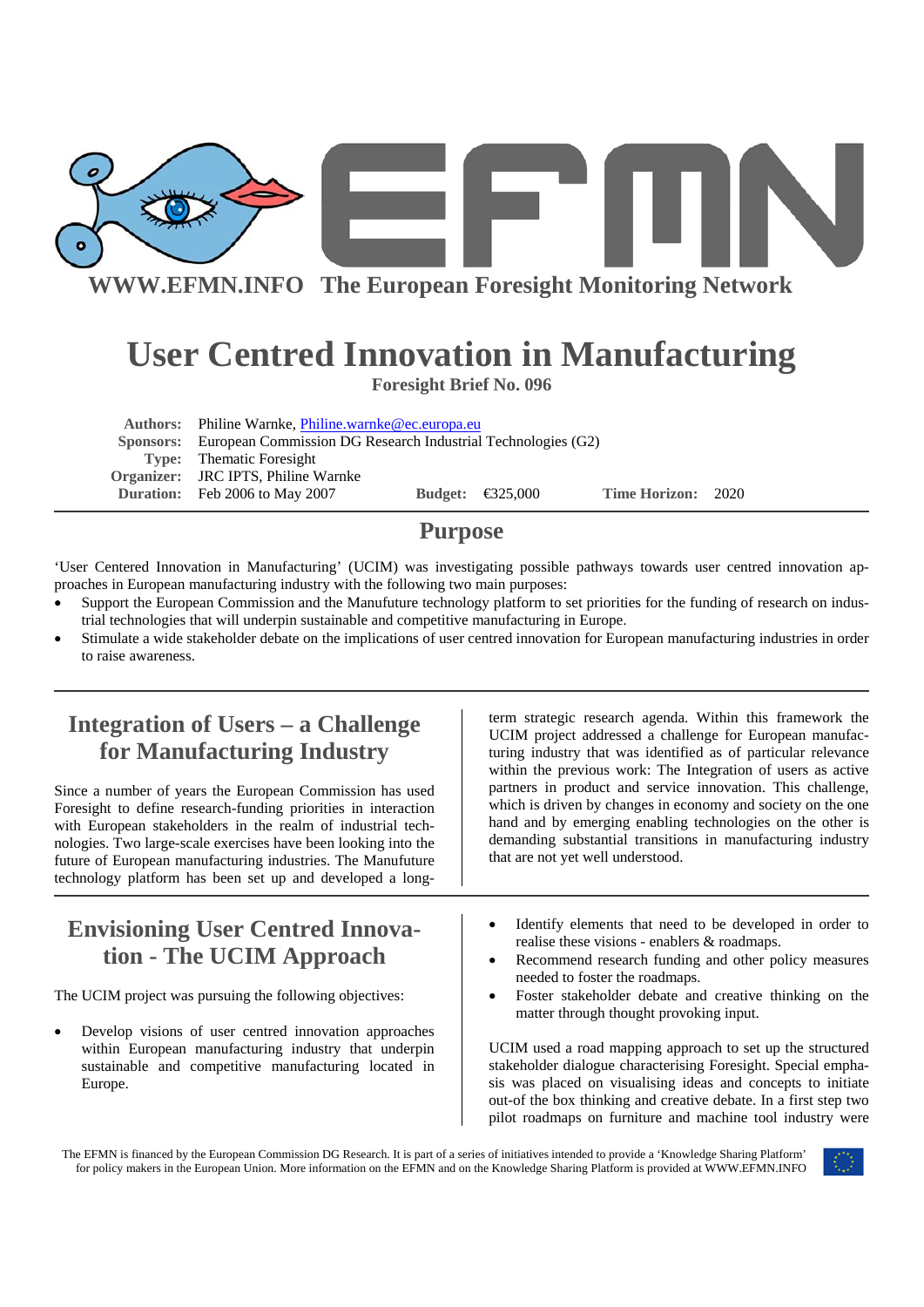developed. In the second phase the results were translated into a more general picture of manufacturing industry. The whole process was carried out in close interaction with stakeholders and experts involving the following steps:

- Literature review and analysis to identify emerging types of user centred innovation approaches.
- Pilot roadmap furniture industry:
	- Stakeholder interviews using imaginary future situations of user innovation (see figure 1).
	- Interactive stakeholder workshop to condense visions into scenarios and identify barriers and enablers.
- Pilot roadmap machine tool industry same approach.
- Generalisation of sector specific results for manufacturing industry in interactive workshop.
- Validation of results and Identification of policy measures in support to enablers within interactive workshop.

All workshops were fed with illustrative material following from internal analysis and documented in detail often using imaginative visualisations (cf. figure 1&4). An interactive web platform was used to moderate stakeholder debate throughout the project.



A consortium of six European research institutes carried out UCIM with complementary competencies in innovation studies, Foresight methodology and manufacturing concepts:

- Centre for Knowledge Exchange CKE, Ireland
- European Commission Joint Research Centre Institute for Prospective Technological Studies - JRC-IPTS, Spain

# **UCIM Results**

The UCIM project was focussing on developing desirable visions and on stimulating debate and out of the box thinking. It placed less emphasis on identifying ongoing trends or likely futures in an exploratory manner. The core findings are incorporated in the typology of user innovation, the scenarios, roadmaps and policy recommendations.

### **Types of User Centered Innovation**

As a base for the vision building a conceptual framework was developed distinguishing different types of user centred innovation. The differentiation was done in two respects.



**Figure 1:** Fictive situation used to stimulate future oriented thinking in the UCIM stakeholder interviews

### **Involving Stakeholders**

UCIM involved experts and stakeholders within three interactive workshops - each around 15 participants, around twenty face-to-face interviews and within an online web dialogue. For the two pilot roadmaps stakeholders from the two industries furniture and machine tool - were involved together with researchers working on the various enablers. In the validation phase, policy makers and researchers dealing with innovation and consumer behaviour were involved. Currently the results are disseminated and discussed with a wider audience.

- VTT Technical Research Centre of Finland VTT
- Austrian Research Centre Systems Research ARC
- Netherlands Organisation for Applied Scientific Research - TNO
- Strategic Design Scenarios SDS, Belgium

DG Research, Industrial Technologies as a Specific Support Action – SSA - within the sixth Framework Programme, financed UCIM.

A first distinction was made according to nature of activity required from both user and manufacturer. Involvement of users can focus either on the product creation of on the production (cf. figure 2).

Secondly, we classified the approaches as to the nature of the innovation coming out of the joint effort which can be either incremental or radical innovation directed towards either a specific product or a whole product type (cf. figure 3).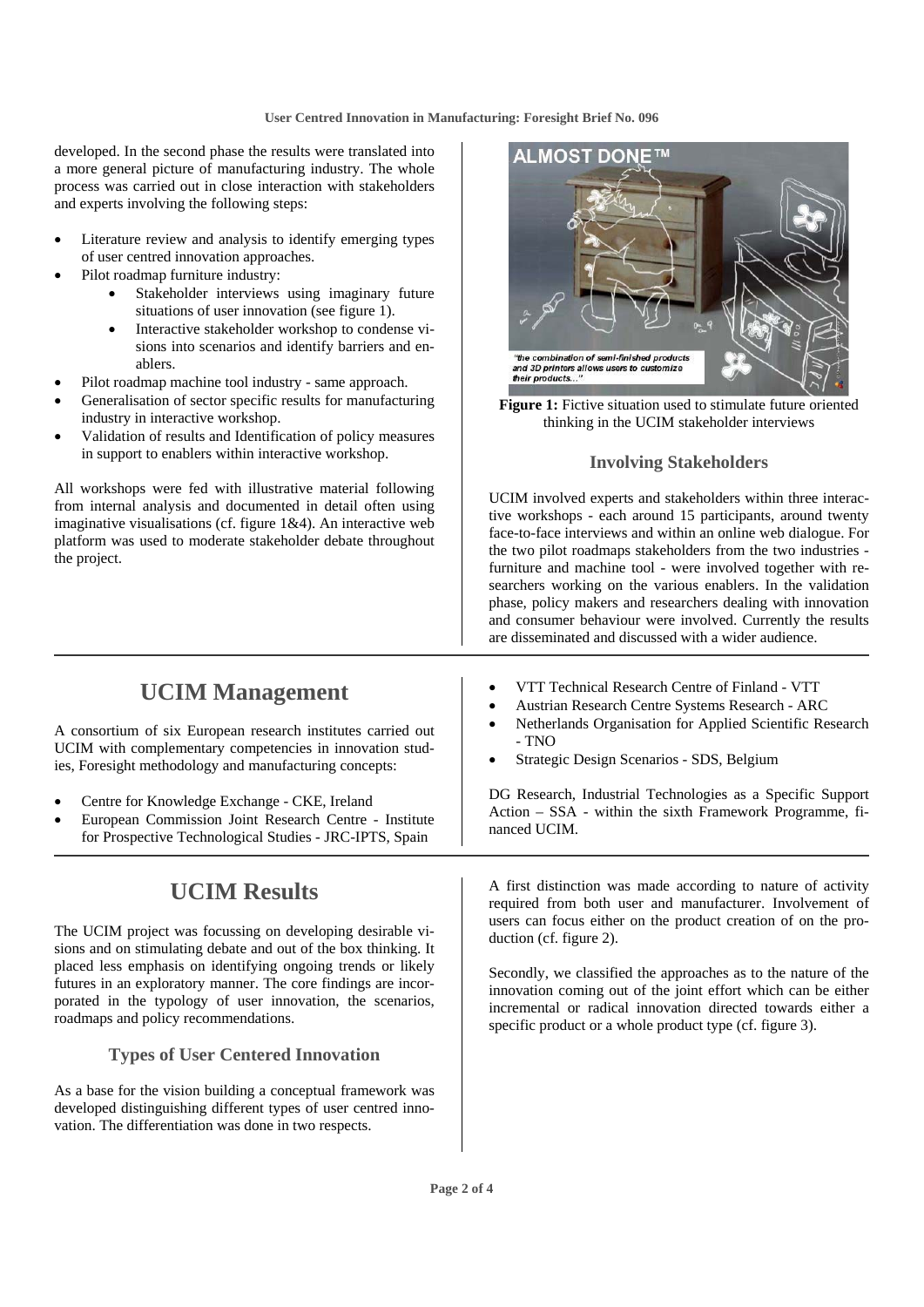#### **User Centred Innovation in Manufacturing: Foresight Brief No. 096**



**Figure 3:** UCIM typology – outcome of interaction

**Scenarios for User Centred Innovation** 

Departing from insights that were generated from the two pilot roadmaps, four general desirable UCIM scenarios were identified (figure 5). These scenarios do not only describe a high degree of user integration into innovation processes but are also incorporating a prospect for a sustainable and competitive production located in Europe.

**Scenario 1 – My Product Valley:** This scenario comprises individualised production in local production clusters with a joint space for interaction with the customer such as a semivirtual furniture showroom in the case of the furniture sector. For less complex products the scenario envisages networks of shops where individual data is captured and personal products are produced within nearby factories.

**Scenario 2 - Create and Carry:** This scenario envisages shops where some product components are produced on the spot in a back-office workshop and assembled together with

standard parts into personal products according to users demand. Some of the individual components can be generated through modification of existing components others completely freely.

The scenario also embraces manufacturing centres where personal products are produced on the spot on demand through 'fabbing' on the base of 3D design information either for individual consumers or for business applications - e.g. spare part production within a technology centre.



My Product Valley in furniture industry

**Scenario 3 - Leasing My Long-term Needs:** This scenario features provision of individual product service systems that are adapted to customer needs over the whole lifetime either through exchange of product or through continuous adaptation of one long lasting product.



**Figure 5:** UCIM scenarios and roadmaps

**Scenario 4 - Co-Innovation:** Co-Innovation involves close long-term collaboration between manufacturer and (lead) users to innovate according to users needs. The scenario will often involve joint workshops where specific methods and supportive technical equipment are used for joint generation of new products. Another important element of this scenario is